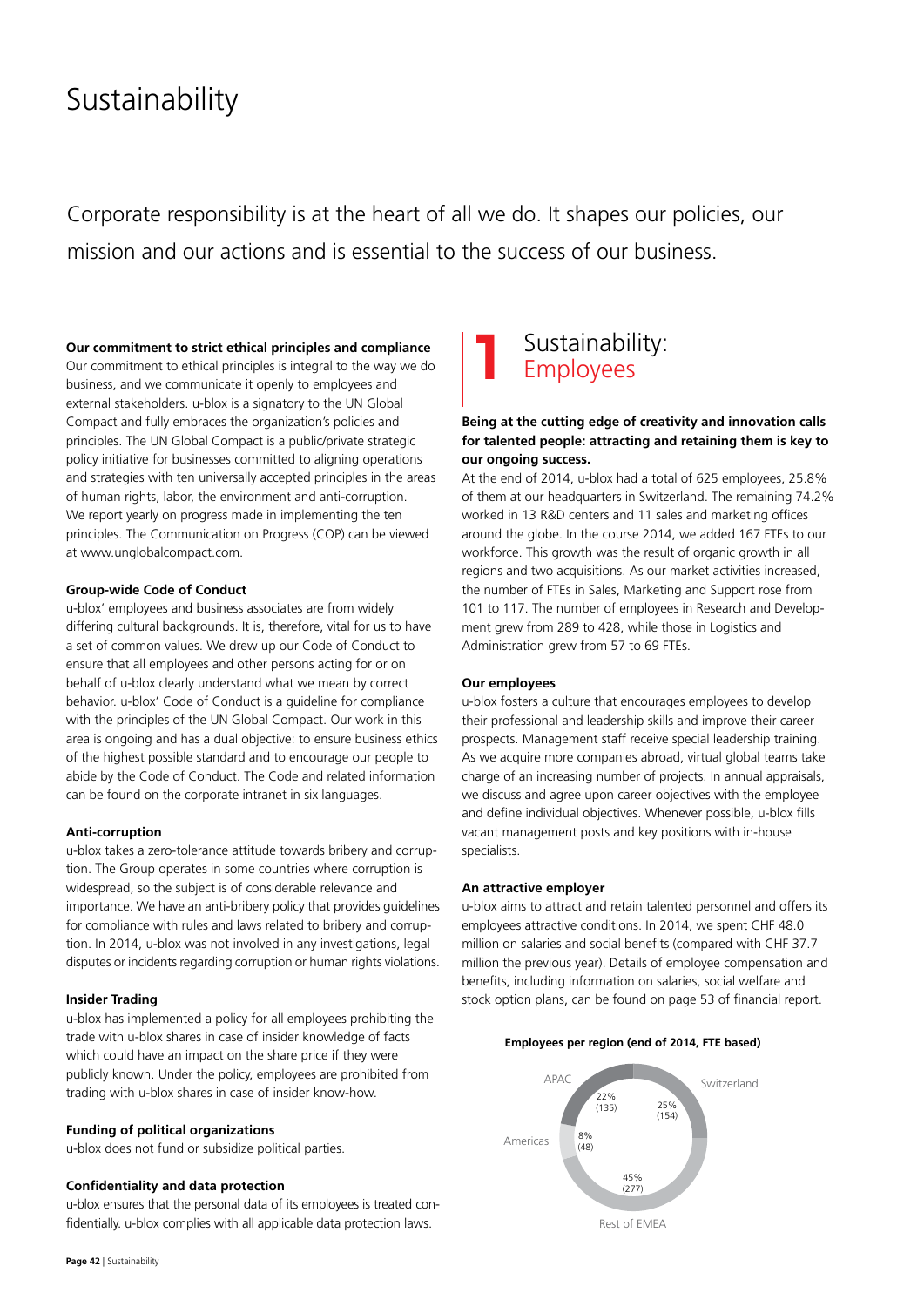u-blox is a fair and non-discriminatory employer and ensures that employees enjoy equal opportunities and equal treatment. Women accounted for 14.6% of the workforce at the end of 2014 (previous year 15.2%). There are no women in the management team, and the Board of Directors comprises one woman and six men. The relatively low proportion of women in the workforce is due to the large number of engineering positions within the company, for which recruitment potential among women is very limited.

Employee satisfaction is assessed in the course of annual performance review meetings. Performance and compensation are linked to both Group and individual goals. Every other year we conduct a detailed employee satisfaction survey. The 2014 survey gave our people the opportunity to voice an anonymous opinion about the working environment, and 76% of them participated. Employee commitment is very high level: 86% expressed the attitude "to give my best."

Compensation and promotion are based on clearly defined individual and corporate goals. Regular assessment of individual performance is well established throughout the company. Staff turnover in 2014 was just 8.9% (previous year 8.6%), reflecting a stable workforce. u-blox has a solid reputation as an attractive company to work for, and in 2014 it was voted one of Switzerland's top 100 employers.

#### **Work/life balance and employees' well-being**

u-blox believes that striking a balance between employees' life and work is key to their long-term well-being and motivation. We strive to offer our employees a working environment that helps them to be more productive. We actively encourage balance by offering flexible working hours and work/pay/vacation programs together with a sabbatical after five years' tenure with the company. We offer interactive, real-time internal communications that are accessible to employees worldwide. We regularly update our global workforce on the state of the company.

| <b>Performance indicators</b>     | 2013  | 2014  |
|-----------------------------------|-------|-------|
| Total headcount (end of the year) | 454   | 625   |
| Jobs created                      | 78    | 80    |
| Women in overall workforce        | 15.2% | 14.6% |
| Part-time employees               | 7.3%  | 7.2%  |
| Fluctuation                       | 86%   | ጸ ዓ%  |







An essential component of our corporate social responsibility is to provide active support to communities in which we are both directly and indirectly involved. Our involvement mobilizes our financial, human and technological resources to push ahead with change and make communities stronger. Education and health are two of the main areas in which we are actively involved, and in 2014 we took a leading role in two new projects.

#### **Bringing electricity to a hospital in DR Congo**

Lack of electricity is one of the major problems facing hospitals and health centers, both urban and rural, throughout the Democratic Republic of the Congo. Lukula is a poor township some 90 kilometers from the sea. GRAFA, a Swiss NGO, has set up a hospital to offer affordable medical services to all, including the poorest people in the community. The hospital accepts any patient, regardless of financial situation, religion or tribe.

Conditions in the hospital are dire. Without a reliable power source, it is unable to store blood or medicines under suitable conditions, sterilize equipment or even guarantee continuous light during surgical operations. The most obvious and practical answer to the central problem is for the hospital to have its own transformator. u-blox pledged its support to the electricity project two years ago and works closely with Energy Assistance, a Belgian organization that actively promotes humanitarian energy projects worldwide.

Despite the problems facing the Lukula project – such as shipment delay of the transformator – we remain fully committed to the goal. Equipping the hospital with a reliable power source will permit improved handling of blood and medical supplies, sterilized equipment and more effective treatment and operations. These improvements should, in turn, have a direct and noticeable effect on the community, such as increased life expectancy.



Hospital in Congo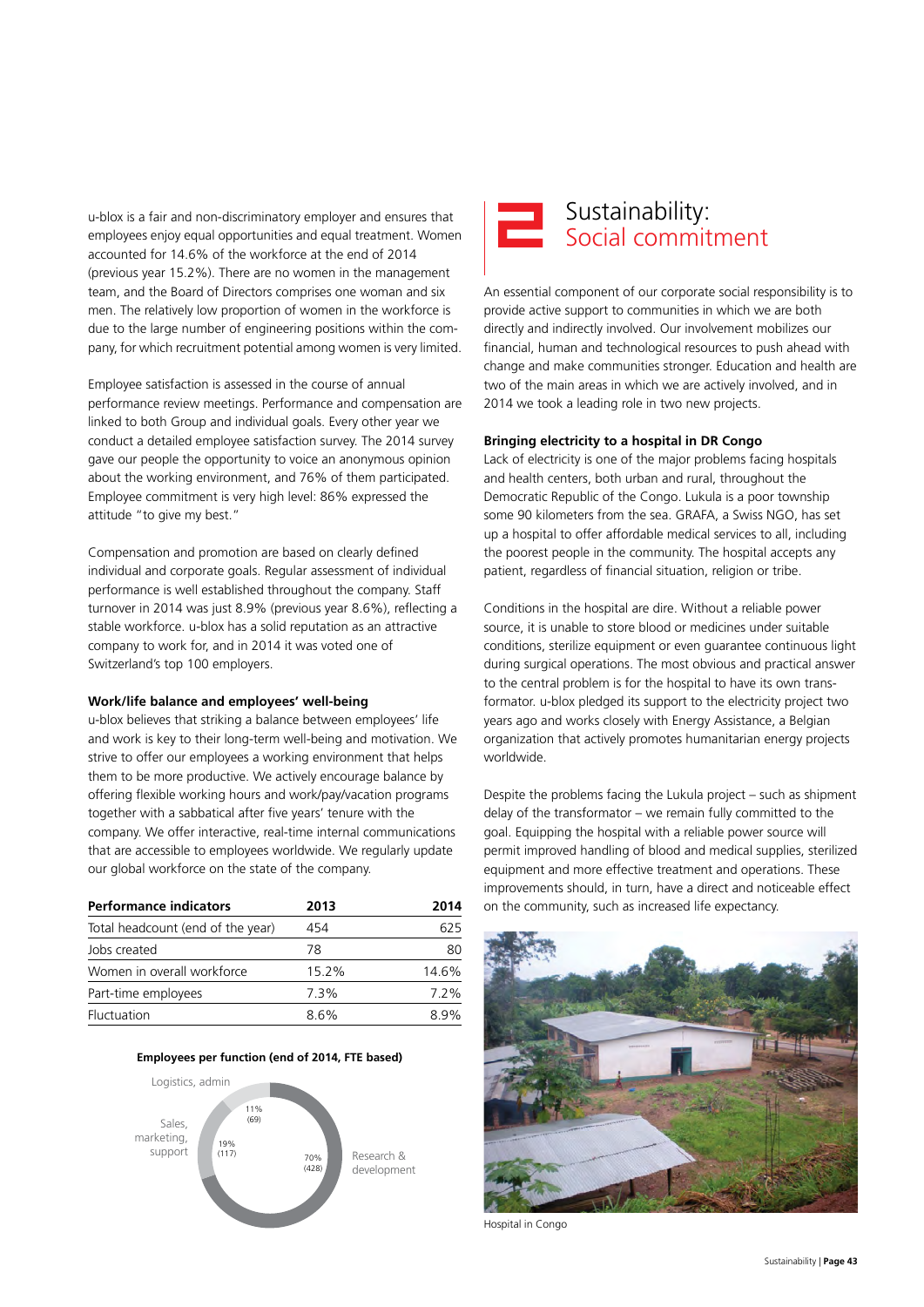# **The Internet of Things facilitates home treatment for critically ill patients**

As populations live longer, their susceptibility to life-threatening and terminal diseases increases and puts an ever-greater strain on finite healthcare and hospital services. One way of easing the pressure is to use technology and remote monitoring to allow severely ill patients to remain at home. itACiH (IT support for advanced cancer care in the home) is a Swedish research program examining the feasibility of such an approach. u-blox technologies are ideal for this purpose. We therefore welcome the opportunity to participate in a professional project that makes use of our products – between a patient monitor and a home hub, for example – in the Internet of Things.

#### **Disaster relief donation**

In September 2014, torrential rainfall in Pakistan caused severe flooding that killed hundreds of people. u-blox made a financial contribution to help flood victims. The money collected was invested in tents, shelter and other urgently needed equipment.



Sustainability: Market

#### **Supply chain safety**

u-blox founded its Sustainable Supplier Program in 2012. Its aim is to ensure that working conditions in the supply chain are safe, that workers are treated with respect and that manufacturing processes have as little impact on the environment as possible. The Program is based on the EICC (Electronic Industry Citizenship Coalition) Code of Conduct, which covers labor and human rights, workers' health and safety, environmental impact, ethics and management systems. In 2014, u-blox completed an assessment of its supplier base. We will audit suppliers who do not fulfill all social requirements in 2015 and, if necessary, draw up plans for improvement.



#### **Product responsibility**

u-blox has a long record of compliance with demanding environmental standards. As a fabless semiconductor company, we require the same exacting sustainability standards from our suppliers. We liaise closely with them to monitor and manage the potentially harmful substances and materials used at all stages of the manufacturing cycle. We do everything in our power to avoid conflict minerals from any source and work with key production partners to identify the origin of the metals in our products. All smelters in our supply chain are clearly identified. Our suppliers have an obligation to ensure that the cassiterite, columbitetantalite, gold and wolframite in their products are conflict-free. We took steps to ensure that our key manufacturing partners comply fully with legal, industrial and customer-specific environmental requirements. Such close collaboration requires a suitable database and management solution for environment data collection, storage, reporting and compliance checks. u-blox works with key contract manufacturers and suppliers to put new measures in place that will enable more effective and efficient control over our environmental and sustainability objectives.

#### **CO2**

u-blox' products are indirectly contributing to the reduction of  $CO<sub>2</sub>$ emissions worldwide. Our products can lead to a reduction in travel- and transportation-related  $CO<sub>2</sub>$  emissions, for example u-blox solutions help to optimize the routing of trucks and enhance driver behavior for low emissions; in vending they can avoid unnecessary travel to refill machines; in utility meters they avoid visits to read the meter; in navigation they help find the shortest route to the destination, etc. u-blox' direct impact on  $CO<sub>2</sub>$  emissions is low since u-blox outsources the manufacturing of its products to third parties. Our manufacturing partners all run individual programs for the reduction of  $CO<sub>2</sub>$  emissions. Furthermore u-blox has implemented measures to help reduce travel-related  $CO<sub>2</sub>$  emissions of its employees: at our headquarters, u-blox covers the cost of public transportation from home to office, encouraging employees to not use a car. Furthermore, a video-conferencing system is undergoing trials for major u-blox offices worldwide to reduce travel and so reduce the  $CO<sub>2</sub>$ -footprint of employees.

#### PHASE 1 **Pre-assessment**

- u-blox conducts pre-risk assessment
- PHASE 2 **Introduction**

• Suppliers declare u-blox' Supplier Code of Conduct (based on the EICC Code of Conduct).

- PHASE 3 **Assessment**
	- Suppliers complete self-assessment
		- u-blox review and feedback

# PHASE 4 **Validation**

- On-site supplier
- if required • Follow-up audits
- if required

PHASE 5 **Improvement and support**

• Collaboration planning planting<br>if required

Supply chain safety: Our commitment to addressing the challenges in our supply chain is founded on five pillars.